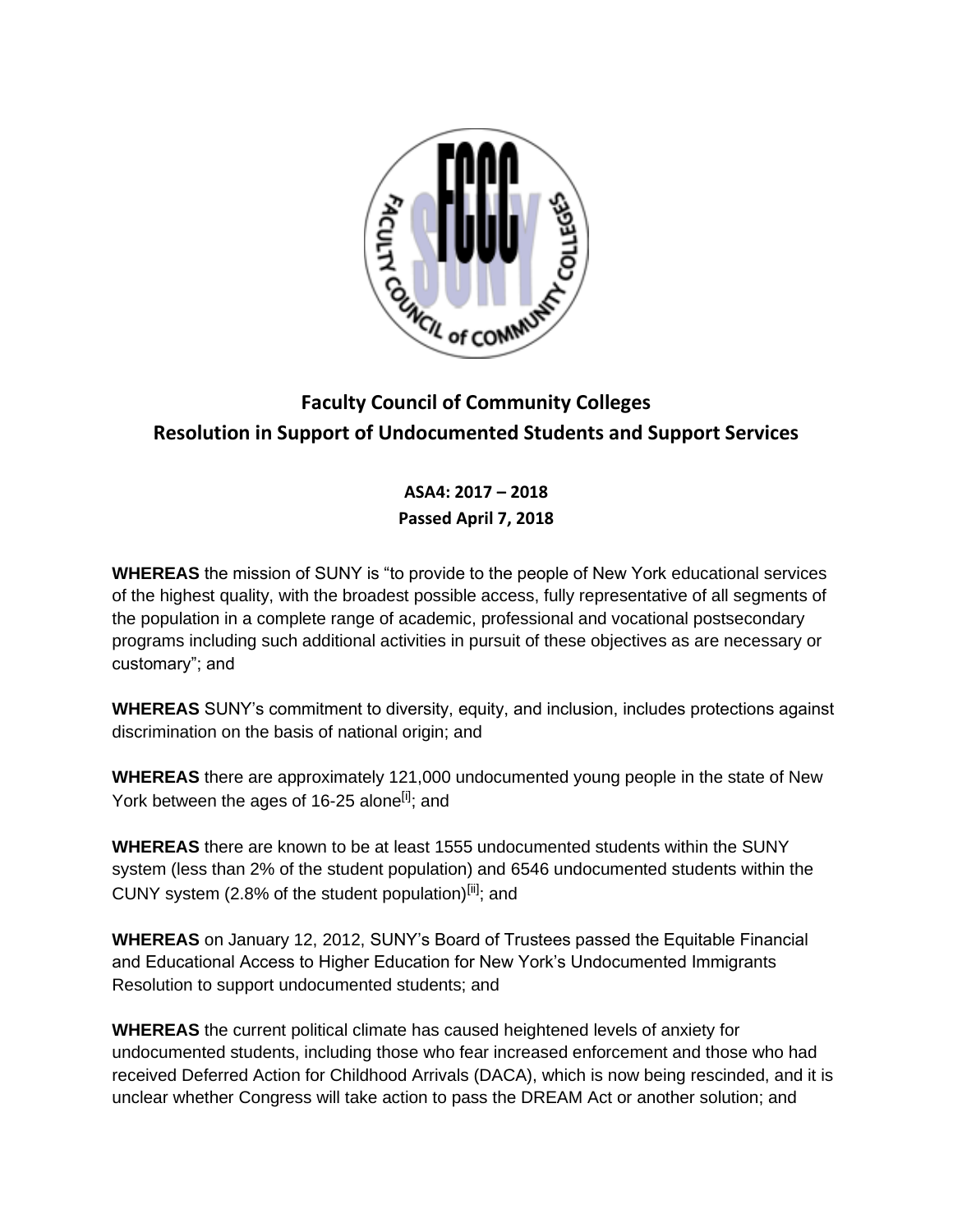**WHEREAS** there are steps the SUNY system and campuses can take, and some have taken, to welcome and retain undocumented students, but preliminary policies (such as providing clear instructions necessary to receive in-state tuition) seem to be unevenly implemented, and frontline staff and leadership alike lack clear directives from the State; and

**WHEREAS** many undocumented students would benefit from the financial support offered by on-campus scholarships, but miss this opportunity as scholarship applications often require the FAFSA or IRS tax documents, which many undocumented students can not provide; and

**WHEREAS** the Chancellor, Chairman, and many University Presidents have shown support for undocumented students currently on our campuses<sup>[iii]</sup>, especially those affected by the rescission of DACA<sup>[iv]</sup>.

**THEREFORE, BE IT RESOLVED** that FCCC recommends to the Chancellor that the SUNY System designate an Undocumented/ DACA advisor who can lead efforts to assess existing practices at SUNY colleges and provide advice and support to campuses; and

**BE IT FURTHER RESOLVED** that FCCC recommends to the Chancellor that the SUNY-wide Diversity Advisory Council create a subcommittee to address matters relating to undocumented students; and

**BE IT FURTHER RESOLVED** that FCCC recommends to the Chancellor that each SUNY campus identify a contact person by the beginning of the fall 2018 semester, who can serve as a point person guiding campus-wide support services for undocumented students; and

**BE IT FURTHER RESOLVED** that all advising and additional assistance on campuses and at system level respect the special need for confidentiality for undocumented students; and

**BE IT FURTHER RESOLVED** that FCCC recommends to the Chancellor that ODEI convene a meeting in Fall 2018 for campus contacts to discuss best practices and provide training for frontline administrators and faculty members and staff with the goal of at least half of staff completing the training before the end of  $2018^{[v]}$ : and

**BE IT FURTHER RESOLVED** that FCCC recommends to the Chancellor that the SUNY System support the development of a SUNY Dreamers Student Association by providing a means for campus groups to contact one another and share resources; and

**BE IT FURTHER RESOLVED** that FCCC recommends to the Chancellor that senior leadership in SUNY and on campuses consider the special needs and fears of undocumented students when designing emergency plans that will require additional law enforcement agencies on campuses, and announce to the campus community that these agencies are on campus to assist campus law enforcement and will not lead to indiscriminate arrests or immigration enforcement; and